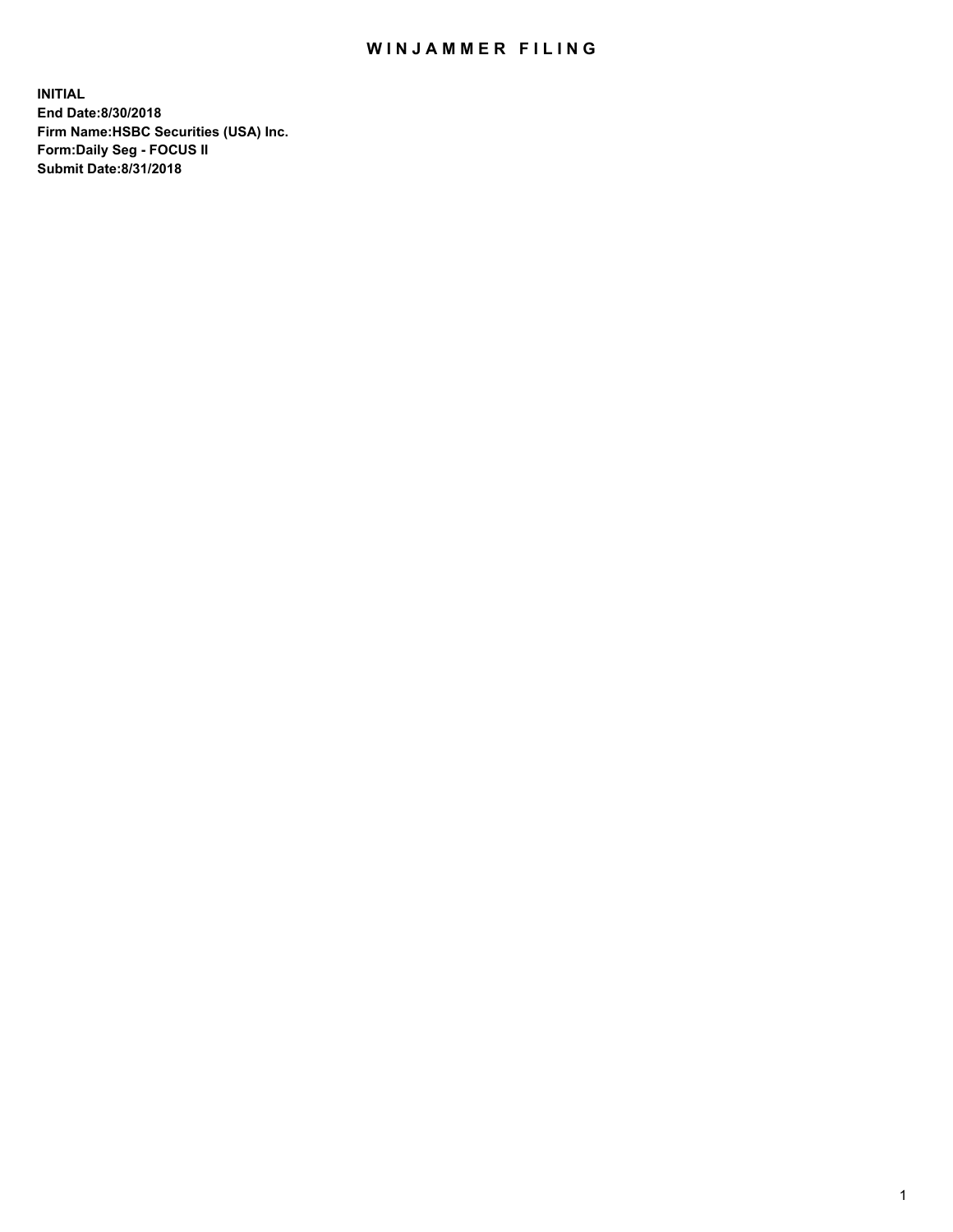**INITIAL End Date:8/30/2018 Firm Name:HSBC Securities (USA) Inc. Form:Daily Seg - FOCUS II Submit Date:8/31/2018 Daily Segregation - Cover Page**

| Name of Company                                                                                                                                                                                                                                                                                                                | <b>HSBC Securities (USA) Inc.</b>                                           |
|--------------------------------------------------------------------------------------------------------------------------------------------------------------------------------------------------------------------------------------------------------------------------------------------------------------------------------|-----------------------------------------------------------------------------|
| <b>Contact Name</b>                                                                                                                                                                                                                                                                                                            | <b>Michael Vacca</b>                                                        |
| <b>Contact Phone Number</b>                                                                                                                                                                                                                                                                                                    | 212-525-7951                                                                |
| <b>Contact Email Address</b>                                                                                                                                                                                                                                                                                                   | michael.vacca@us.hsbc.com                                                   |
| FCM's Customer Segregated Funds Residual Interest Target (choose one):<br>a. Minimum dollar amount: ; or<br>b. Minimum percentage of customer segregated funds required:% ; or<br>c. Dollar amount range between: and; or<br>d. Percentage range of customer segregated funds required between:% and%.                         | 147,000,000<br>$\underline{\mathbf{0}}$<br>0 <sub>0</sub><br>0 <sub>0</sub> |
| FCM's Customer Secured Amount Funds Residual Interest Target (choose one):<br>a. Minimum dollar amount: ; or<br>b. Minimum percentage of customer secured funds required:% ; or<br>c. Dollar amount range between: and; or<br>d. Percentage range of customer secured funds required between: % and %.                         | 25,000,000<br><u>0</u><br>0 <sub>0</sub><br>0 <sub>0</sub>                  |
| FCM's Cleared Swaps Customer Collateral Residual Interest Target (choose one):<br>a. Minimum dollar amount: ; or<br>b. Minimum percentage of cleared swaps customer collateral required:% ; or<br>c. Dollar amount range between: and; or<br>d. Percentage range of cleared swaps customer collateral required between:% and%. | 95,000,000<br><u>0</u><br>00<br>00                                          |

Attach supporting documents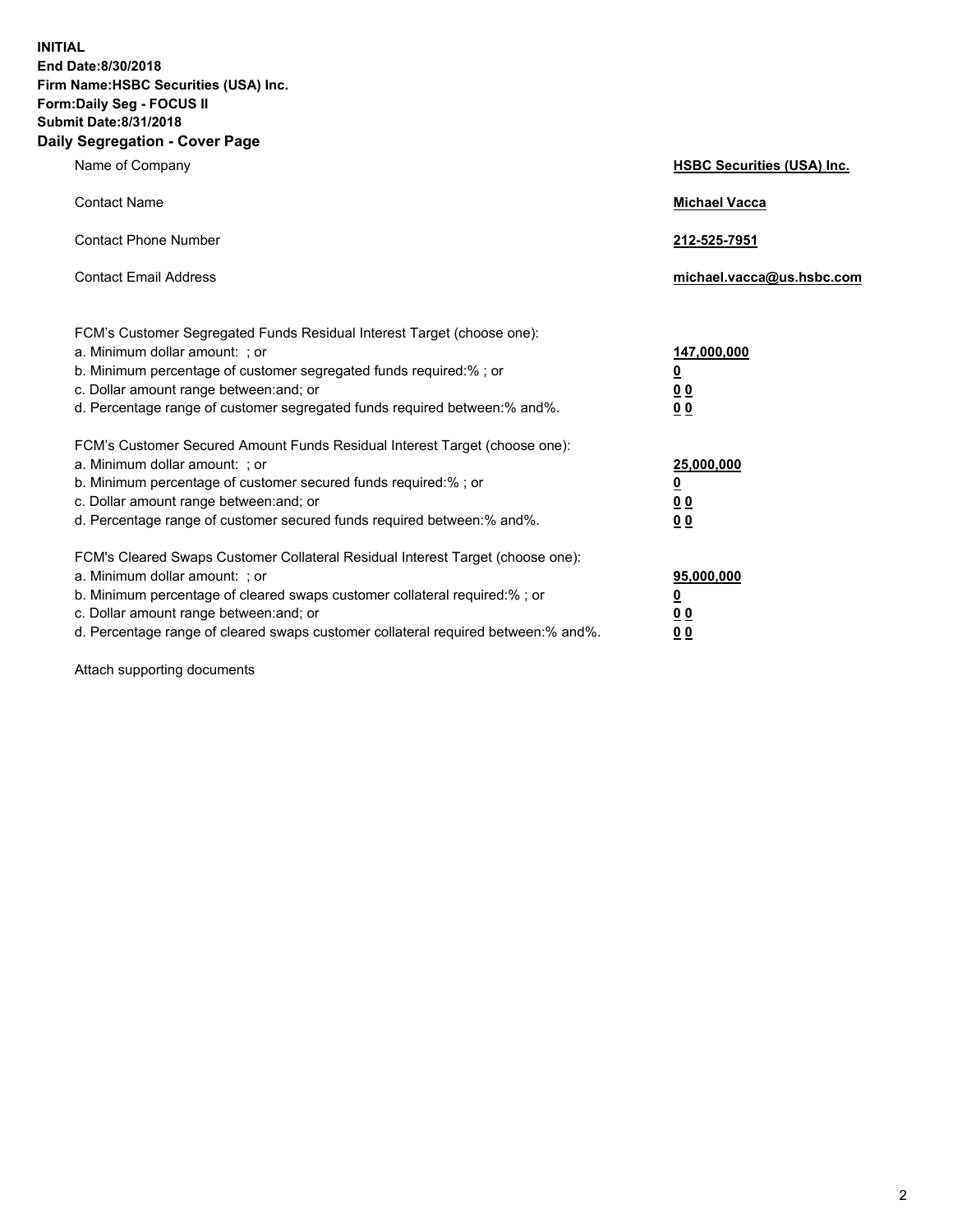**INITIAL End Date:8/30/2018 Firm Name:HSBC Securities (USA) Inc. Form:Daily Seg - FOCUS II Submit Date:8/31/2018 Daily Segregation - Secured Amounts** Foreign Futures and Foreign Options Secured Amounts Amount required to be set aside pursuant to law, rule or regulation of a foreign government or a rule of a self-regulatory organization authorized thereunder **0** [7305] 1. Net ledger balance - Foreign Futures and Foreign Option Trading - All Customers A. Cash **125,029,174** [7315] B. Securities (at market) **90,941,594** [7317] 2. Net unrealized profit (loss) in open futures contracts traded on a foreign board of trade **-10,173,560** [7325] 3. Exchange traded options a. Market value of open option contracts purchased on a foreign board of trade **0** [7335] b. Market value of open contracts granted (sold) on a foreign board of trade **0** [7337] 4. Net equity (deficit) (add lines 1. 2. and 3.) **205,797,208** [7345] 5. Account liquidating to a deficit and account with a debit balances - gross amount **1,047,346** [7351] Less: amount offset by customer owned securities **-977,914** [7352] **69,432** [7354] 6. Amount required to be set aside as the secured amount - Net Liquidating Equity Method (add lines 4 and 5) **205,866,640** [7355] 7. Greater of amount required to be set aside pursuant to foreign jurisdiction (above) or line 6. **205,866,640** [7360] FUNDS DEPOSITED IN SEPARATE REGULATION 30.7 ACCOUNTS 1. Cash in banks A. Banks located in the United States **105,684,349** [7500] B. Other banks qualified under Regulation 30.7 **0** [7520] **105,684,349** [7530] 2. Securities A. In safekeeping with banks located in the United States **26,690,734** [7540] B. In safekeeping with other banks qualified under Regulation 30.7 **0** [7560] **26,690,734** [7570] 3. Equities with registered futures commission merchants A. Cash **0** [7580] B. Securities **0** [7590] C. Unrealized gain (loss) on open futures contracts **0** [7600] D. Value of long option contracts **0** [7610] E. Value of short option contracts **0** [7615] **0** [7620] 4. Amounts held by clearing organizations of foreign boards of trade A. Cash **0** [7640] B. Securities **0** [7650] C. Amount due to (from) clearing organization - daily variation **0** [7660] D. Value of long option contracts **0** [7670] E. Value of short option contracts **0** [7675] **0** [7680] 5. Amounts held by members of foreign boards of trade A. Cash **54,725,540** [7700] B. Securities **64,250,860** [7710] C. Unrealized gain (loss) on open futures contracts **-10,173,560** [7720] D. Value of long option contracts **0** [7730] E. Value of short option contracts **0** [7735] **108,802,840** [7740] 6. Amounts with other depositories designated by a foreign board of trade **0** [7760] 7. Segregated funds on hand **0** [7765] 8. Total funds in separate section 30.7 accounts **241,177,923** [7770] 9. Excess (deficiency) Set Aside for Secured Amount (subtract line 7 Secured Statement Page 1 from Line 8) **35,311,283** [7380]

10. Management Target Amount for Excess funds in separate section 30.7 accounts **25,000,000** [7780]

11. Excess (deficiency) funds in separate 30.7 accounts over (under) Management Target **10,311,283** [7785]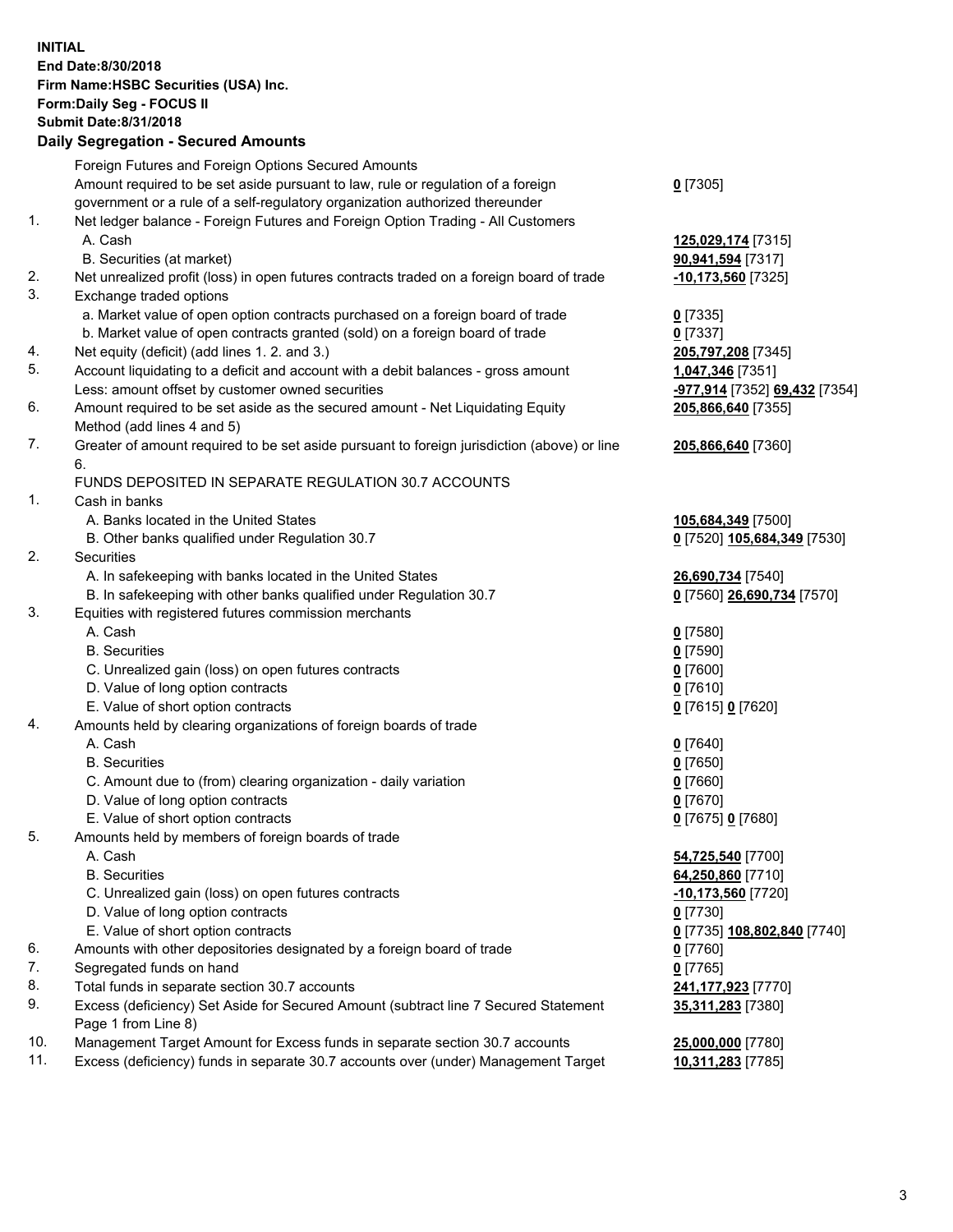**INITIAL End Date:8/30/2018 Firm Name:HSBC Securities (USA) Inc. Form:Daily Seg - FOCUS II Submit Date:8/31/2018 Daily Segregation - Segregation Statement** SEGREGATION REQUIREMENTS(Section 4d(2) of the CEAct) 1. Net ledger balance A. Cash **121,796,524** [7010] B. Securities (at market) **1,618,391,903** [7020] 2. Net unrealized profit (loss) in open futures contracts traded on a contract market **253,571,343** [7030] 3. Exchange traded options A. Add market value of open option contracts purchased on a contract market **397,856,418** [7032] B. Deduct market value of open option contracts granted (sold) on a contract market **-200,449,279** [7033] 4. Net equity (deficit) (add lines 1, 2 and 3) **2,191,166,909** [7040] 5. Accounts liquidating to a deficit and accounts with debit balances - gross amount **364,170** [7045] Less: amount offset by customer securities **-328,183** [7047] **35,987** [7050] 6. Amount required to be segregated (add lines 4 and 5) **2,191,202,896** [7060] FUNDS IN SEGREGATED ACCOUNTS 7. Deposited in segregated funds bank accounts A. Cash **33,870,427** [7070] B. Securities representing investments of customers' funds (at market) **0** [7080] C. Securities held for particular customers or option customers in lieu of cash (at market) **376,271,742** [7090] 8. Margins on deposit with derivatives clearing organizations of contract markets A. Cash **315,543,634** [7100] B. Securities representing investments of customers' funds (at market) **176,174,289** [7110] C. Securities held for particular customers or option customers in lieu of cash (at market) **1,149,322,591** [7120] 9. Net settlement from (to) derivatives clearing organizations of contract markets **-2,732,080** [7130] 10. Exchange traded options A. Value of open long option contracts **397,856,418** [7132] B. Value of open short option contracts **-200,449,279** [7133] 11. Net equities with other FCMs A. Net liquidating equity **11,256,405** [7140] B. Securities representing investments of customers' funds (at market) **0** [7160] C. Securities held for particular customers or option customers in lieu of cash (at market) **0** [7170] 12. Segregated funds on hand **92,797,570** [7150] 13. Total amount in segregation (add lines 7 through 12) **2,349,911,717** [7180] 14. Excess (deficiency) funds in segregation (subtract line 6 from line 13) **158,708,821** [7190] 15. Management Target Amount for Excess funds in segregation **147,000,000** [7194] 16. Excess (deficiency) funds in segregation over (under) Management Target Amount **11,708,821** [7198]

Excess